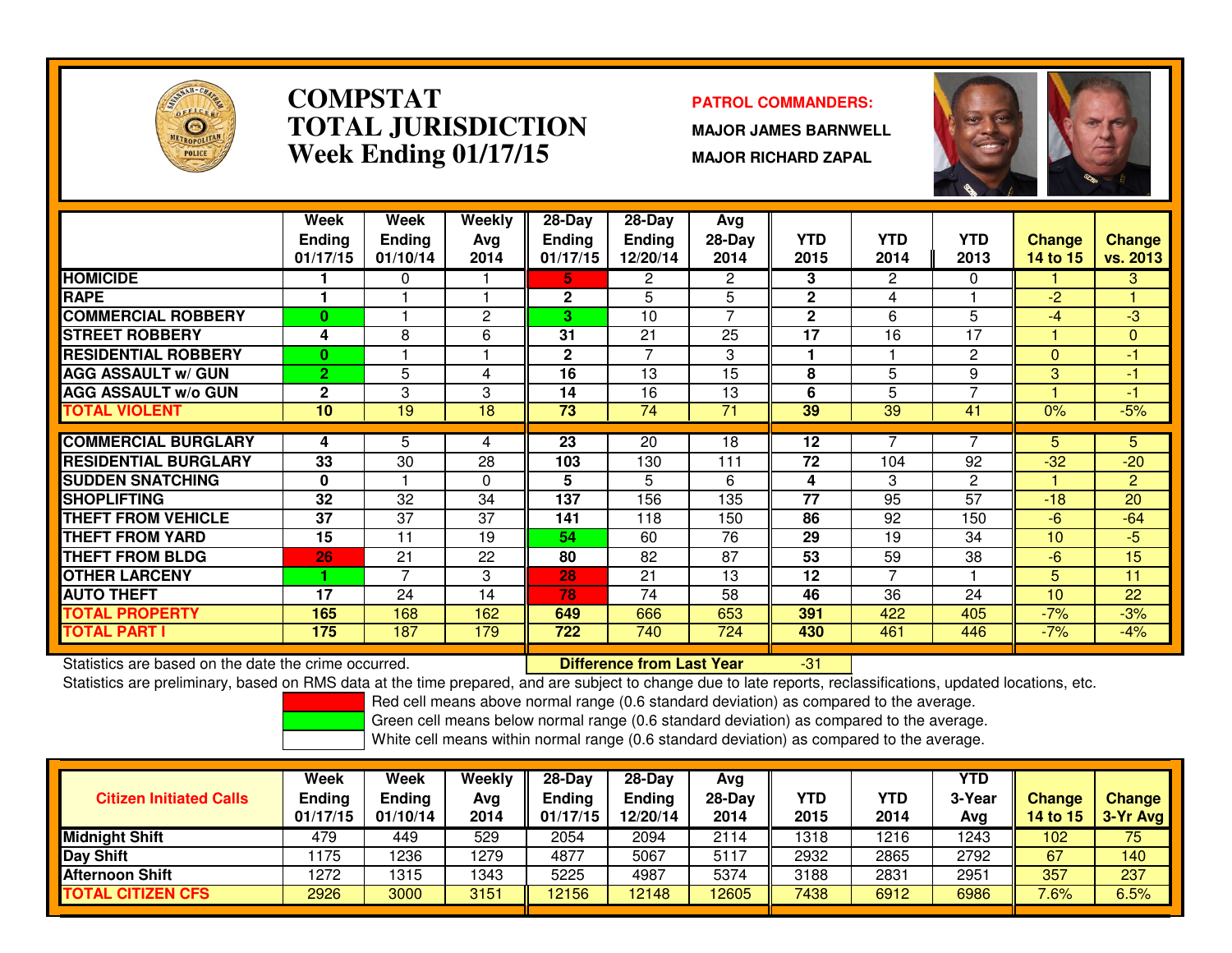

## **COMPSTAT PRECINCT COMMANDER: WEST CHATHAM PRECINCTWeek Ending 01/17/15**

**CAPT. CHARLES HALL**



|                             | Week          | Week           | Weekly         | $28 - Day$   | $28 - Day$    | Avg    |              |                |                |                |                |
|-----------------------------|---------------|----------------|----------------|--------------|---------------|--------|--------------|----------------|----------------|----------------|----------------|
|                             | <b>Ending</b> | <b>Ending</b>  | Avg            | Ending       | <b>Ending</b> | 28-Day | <b>YTD</b>   | <b>YTD</b>     | <b>YTD</b>     | <b>Change</b>  | <b>Change</b>  |
|                             | 01/17/15      | 01/10/14       | 2014           | 01/17/15     | 12/20/14      | 2014   | 2015         | 2014           | 2013           | 14 to 15       | vs. 2013       |
| <b>HOMICIDE</b>             | 0             | $\Omega$       | $\Omega$       |              | $\Omega$      | 0      | 0            | 0              | $\Omega$       | $\mathbf{0}$   | $\mathbf{0}$   |
| <b>RAPE</b>                 |               |                | $\Omega$       | $\mathbf{2}$ |               |        | $\mathbf{2}$ |                | $\Omega$       |                | $\overline{2}$ |
| <b>COMMERCIAL ROBBERY</b>   | $\bf{0}$      | $\Omega$       | 0              | 0            |               |        | $\bf{0}$     |                | $\Omega$       | -1             | $\mathbf{0}$   |
| <b>STREET ROBBERY</b>       |               |                |                | 4            | 3             | 3      | 3            | 0              | 5              | 3              | $-2$           |
| <b>RESIDENTIAL ROBBERY</b>  | $\mathbf{0}$  |                | $\Omega$       |              |               |        |              | 0              | $\Omega$       |                |                |
| <b>AGG ASSAULT w/ GUN</b>   | $\mathbf{0}$  | 3              | 0              | 5            |               |        | 3            | 0              |                | 3              | $\overline{2}$ |
| <b>AGG ASSAULT W/o GUN</b>  |               | $\Omega$       | $\Omega$       | 3            | 4             | 2      |              | 0              | $\Omega$       |                |                |
| <b>TOTAL VIOLENT</b>        | 3             | 6              | $\overline{2}$ | 16           | 11            | 9      | 10           | $\overline{2}$ | 6              | N/A            | N/A            |
| <b>COMMERCIAL BURGLARY</b>  | $\mathbf{2}$  | $\overline{2}$ |                |              |               |        | 7            | 0              |                |                |                |
|                             |               |                |                | 9.           | 4             | 4      |              |                |                |                | 6              |
| <b>RESIDENTIAL BURGLARY</b> | 6             | 4              | 5              | 15           | 28            | 21     | 12           | 18             | 17             | $-6$           | -5             |
| <b>SUDDEN SNATCHING</b>     | $\mathbf{0}$  | $\Omega$       | 0              | 0            |               |        | $\bf{0}$     | 0              | $\Omega$       | $\Omega$       | $\mathbf{0}$   |
| <b>SHOPLIFTING</b>          | 6             |                | 5              | 21           | 24            | 19     | 9            | 15             | 9              | $-6$           | $\mathbf{0}$   |
| <b>THEFT FROM VEHICLE</b>   | 4             | 8              | 6              | 23           | 32            | 26     | 14           | 16             | 23             | $-2$           | $-9$           |
| <b>THEFT FROM YARD</b>      | $\mathbf{2}$  | 3              | 3              | 13           | 14            | 12     | 7            | 5              | 2              | $\overline{2}$ | $\overline{5}$ |
| <b>THEFT FROM BLDG</b>      | 5             | 6              | 3              | 13           | 9             | 13     | 12           | 8              | 6              | 4              | 6              |
| <b>OTHER LARCENY</b>        |               | 4              |                | 11           | 9             | 3      | 6            | $\overline{c}$ | $\Omega$       | $\overline{4}$ | 6              |
| <b>AUTO THEFT</b>           | 5             | 4              | 3              | 20           | 22            | 12     | 11           | 4              | $\overline{7}$ | $\overline{7}$ | $\overline{4}$ |
| <b>TOTAL PROPERTY</b>       | 31            | 32             | 28             | 125          | 143           | 111    | 78           | 68             | 65             | 15%            | 20%            |
| <b>TOTAL PART I</b>         | 34            | 38             | 30             | 141          | 154           | 121    | 88           | 70             | 71             | 26%            | 24%            |

Statistics are based on the date the crime occurred. **Difference from Last Year**  <sup>18</sup>Statistics are preliminary, based on RMS data at the time prepared, and are subject to change due to late reports, reclassifications, updated locations, etc.

Red cell means above normal range (0.6 standard deviation) as compared to the average.

Green cell means below normal range (0.6 standard deviation) as compared to the average.

| <b>Citizen Initiated Calls</b> | Week<br><b>Ending</b><br>01/17/15 | Week<br><b>Ending</b><br>01/10/14 | Weekly<br>Avg<br>2014 | $28-Dav$<br>Ending<br>01/17/15 | $28-Day$<br><b>Ending</b><br>12/20/14 | Avg<br>$28-Day$<br>2014 | YTD<br>2015 | <b>YTD</b><br>2014 | YTD<br>3-Year<br>Avg | <b>Change</b><br>14 to 15 | <b>Change</b><br>3-Yr Avg |
|--------------------------------|-----------------------------------|-----------------------------------|-----------------------|--------------------------------|---------------------------------------|-------------------------|-------------|--------------------|----------------------|---------------------------|---------------------------|
| <b>Midnight Shift</b>          | 93                                | 85                                | 107                   | 411                            | 441                                   | 429                     | 254         | 238                | 234                  | 16                        | 20                        |
| <b>Day Shift</b>               | 247                               | 293                               | 264                   | 1094                           | 1039                                  | 1055                    | 650         | 577                | 585                  | 73                        | 65                        |
| <b>Afternoon Shift</b>         | 280                               | 274                               | 279                   | 1112                           | 1062                                  | 1115                    | 682         | 586                | 623                  | 96                        | 59                        |
| <b>TOTAL CITIZEN CFS</b>       | 620                               | 620                               | 650                   | 2617                           | 2542                                  | 2599                    | 1586        | 1401               | 443                  | 13.2%                     | 9.9%                      |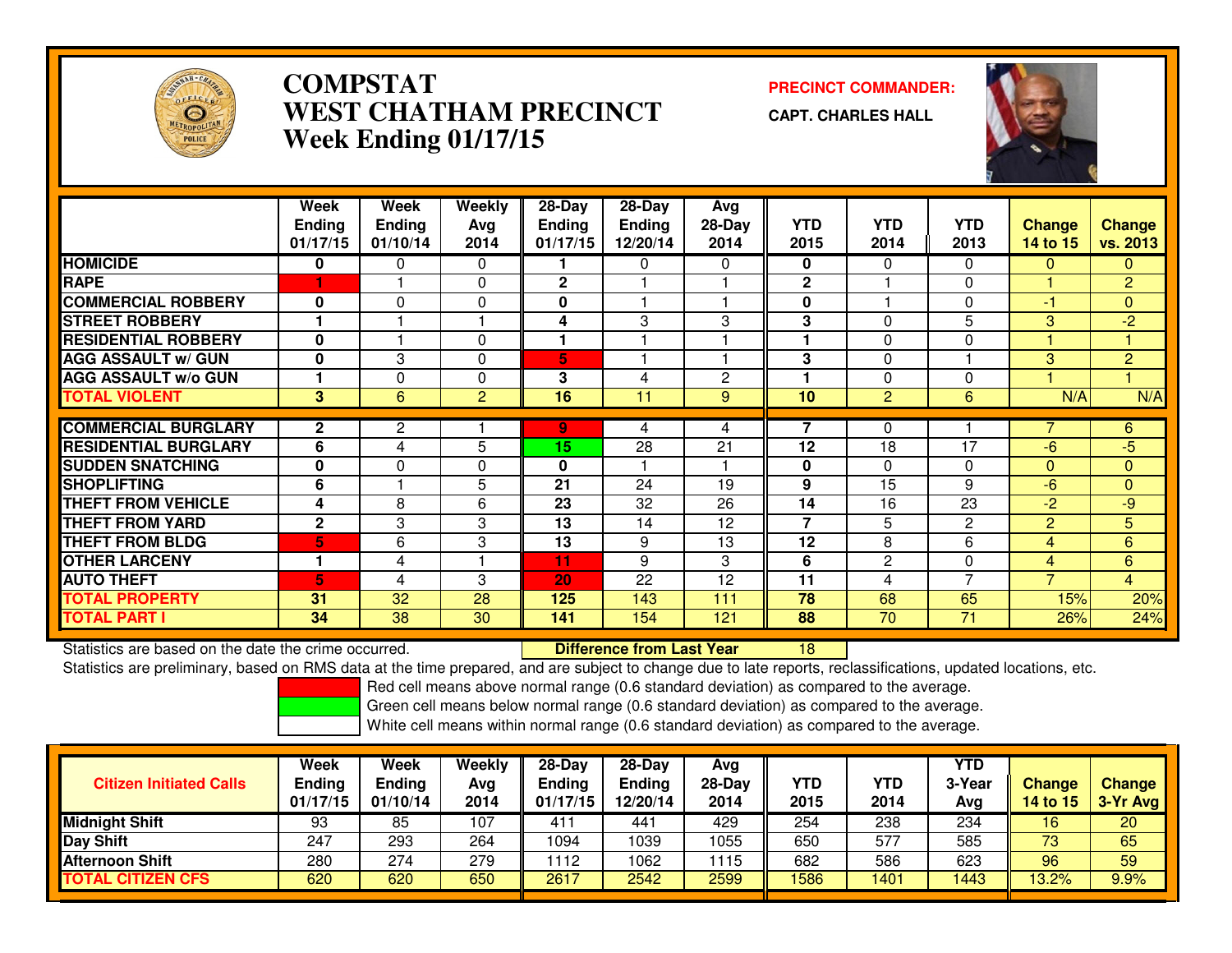

## **COMPSTAT PRECINCT COMMANDER: DOWNTOWN PRECINCTWeek Ending 01/17/15**

**CAPT. Ben Herron**



|                             | Week                     | Week           | <b>Weekly</b> | $28 - Day$    | 28-Day         | Avg          |              |                |                |                |                |
|-----------------------------|--------------------------|----------------|---------------|---------------|----------------|--------------|--------------|----------------|----------------|----------------|----------------|
|                             | <b>Ending</b>            | <b>Ending</b>  | Avg           | <b>Ending</b> | <b>Ending</b>  | $28-Day$     | <b>YTD</b>   | <b>YTD</b>     | <b>YTD</b>     | <b>Change</b>  | <b>Change</b>  |
|                             | 01/17/15                 | 01/10/14       | 2014          | 01/17/15      | 12/20/14       | 2014         | 2015         | 2014           | 2013           | 14 to 15       | vs. 2013       |
| <b>HOMICIDE</b>             | 0                        | 0              | $\Omega$      |               |                |              | 0            | $\mathbf{0}$   | $\Omega$       | $\Omega$       | $\mathbf{0}$   |
| <b>RAPE</b>                 | $\bf{0}$                 | $\Omega$       | $\Omega$      | $\bf{0}$      | 2              |              | 0            |                | $\Omega$       | -1             | $\Omega$       |
| <b>COMMERCIAL ROBBERY</b>   | $\bf{0}$                 | $\Omega$       | $\Omega$      |               | 0              |              |              |                | 0              | $\Omega$       |                |
| <b>STREET ROBBERY</b>       |                          | 3              | $\mathbf{2}$  | 10            | 7              | 7            | 5            | 3              | $\overline{2}$ | $\overline{2}$ | 3              |
| <b>RESIDENTIAL ROBBERY</b>  | $\mathbf 0$              | $\Omega$       | $\Omega$      | 0             | $\overline{c}$ | 0            | $\bf{0}$     | $\Omega$       |                | $\mathbf{0}$   | $-1$           |
| <b>AGG ASSAULT w/ GUN</b>   |                          |                |               | 4             | 2              | 3            | $\mathbf 2$  |                |                |                |                |
| <b>AGG ASSAULT w/o GUN</b>  | $\bf{0}$                 |                |               | 5.            | 3              | 3            |              | $\overline{2}$ | 3              | -1             | $\overline{2}$ |
| <b>TOTAL VIOLENT</b>        | $\overline{2}$           | 5              | 4             | 21            | 17             | 16           | 9            | 8              | $\overline{7}$ | 13%            | 29%            |
| <b>COMMERCIAL BURGLARY</b>  |                          |                |               | 4             | 4              | 3            | $\mathbf{2}$ |                | 0              |                | $\overline{2}$ |
| <b>RESIDENTIAL BURGLARY</b> | 4                        | 4              | 3             | 14            | 17             | 11           | 8            | 4              | $\overline{ }$ | 4              |                |
| <b>SUDDEN SNATCHING</b>     | $\mathbf 0$              |                | $\mathbf 0$   | 3             | $\overline{c}$ | $\mathbf{2}$ | 3            |                | 2              | $\overline{2}$ |                |
| <b>SHOPLIFTING</b>          | 3.                       | 5              | 4             | 15            | 24             | 18           | 10           | 11             | 4              | -1             | 6              |
| <b>THEFT FROM VEHICLE</b>   | $\overline{\phantom{a}}$ | 8              | 9             | 26            | 16             | 36           | 20           | 10             | 17             | 10             | 3              |
| <b>THEFT FROM YARD</b>      | 3                        | 3              | 5             | 13            | 14             | 21           | 6            |                | 9              | 5              | $-3$           |
| <b>THEFT FROM BLDG</b>      | 3                        | 4              | 5             | 17            | 27             | 21           | 8            | 13             | 10             | $-5$           | $-2$           |
| <b>OTHER LARCENY</b>        | $\bf{0}$                 | $\Omega$       |               | 5.            | 2              | 2            |              | $\Omega$       | 0              |                |                |
| <b>AUTO THEFT</b>           | $\mathbf{2}$             | $\overline{7}$ | 3             | 17            | 9              | 11           | 10           | $\overline{2}$ |                | 8              | 9              |
| <b>TOTAL PROPERTY</b>       | 23                       | 33             | 31            | 114           | 115            | 125          | 68           | 43             | 50             | 58%            | 36%            |
| <b>TOTAL PART I</b>         | 25                       | 38             | 35            | 135           | 132            | 141          | 77           | 51             | 57             | 51%            | 35%            |

Statistics are based on the date the crime occurred. **Difference from Last Year**  <sup>26</sup>Statistics are preliminary, based on RMS data at the time prepared, and are subject to change due to late reports, reclassifications, updated locations, etc.

Red cell means above normal range (0.6 standard deviation) as compared to the average.

Green cell means below normal range (0.6 standard deviation) as compared to the average.

| <b>Citizen Initiated Calls</b> | Week<br><b>Ending</b><br>01/17/15 | Week<br><b>Ending</b><br>01/10/14 | Weekly<br>Avg<br>2014 | $28-Dav$<br>Ending<br>01/17/15 | 28-Day<br><b>Ending</b><br>12/20/14 | Avg<br>$28$ -Day<br>2014 | YTD<br>2015 | YTD<br>2014 | <b>YTD</b><br>3-Year<br>Avg | Change<br>14 to 15 | <b>Change</b><br>3-Yr Avg |
|--------------------------------|-----------------------------------|-----------------------------------|-----------------------|--------------------------------|-------------------------------------|--------------------------|-------------|-------------|-----------------------------|--------------------|---------------------------|
| <b>Midnight Shift</b>          | 85                                | 109                               | 114                   | 398                            | 388                                 | 457                      | 262         | 240         | 259                         | 22                 |                           |
| <b>Day Shift</b>               | 191                               | 217                               | 223                   | 820                            | 840                                 | 891                      | 494         | 461         | 459                         | 33                 | 35                        |
| <b>Afternoon Shift</b>         | 198                               | 233                               | 244                   | 885                            | 811                                 | 976                      | 548         | 431         | 479                         | 117                | 69                        |
| <b>TOTAL CITIZEN CFS</b>       | 474                               | 559                               | 581                   | 2103                           | 2039                                | 2324                     | 1304        | 1132        | <b>197</b>                  | 15.2%              | 8.9%                      |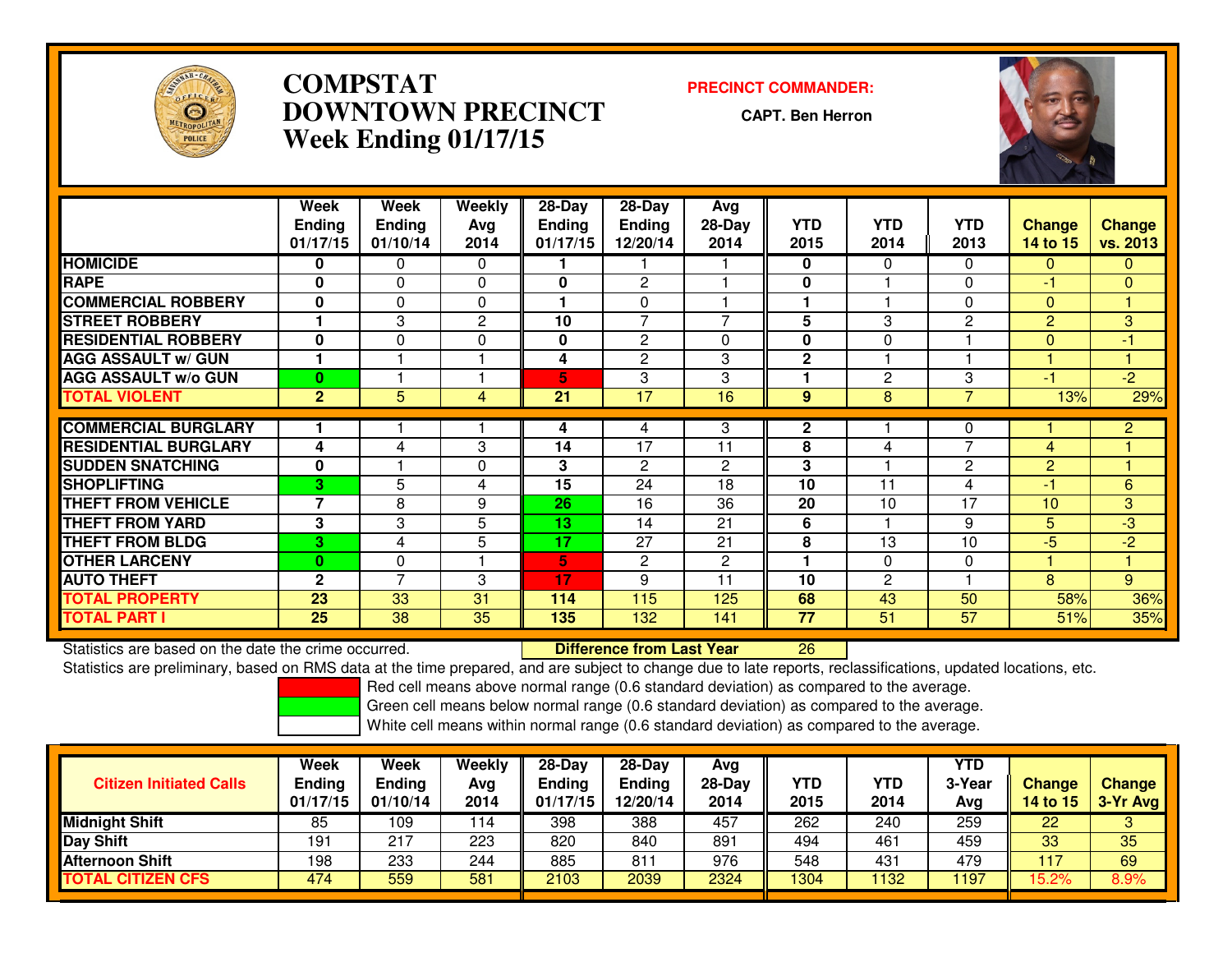

# **COMPSTATCENTRAL PRECINCT Week Ending 01/17/15**

**PRECINCT COMMANDER:**



|                             | Week           | Week           | Weekly         | 28-Day                   | $28$ -Day      | Avg          |              |                       |                |          |                |
|-----------------------------|----------------|----------------|----------------|--------------------------|----------------|--------------|--------------|-----------------------|----------------|----------|----------------|
|                             | <b>Ending</b>  | <b>Ending</b>  | Avg            | <b>Ending</b>            | <b>Ending</b>  | $28-Day$     | <b>YTD</b>   | <b>YTD</b>            | <b>YTD</b>     | Change   | <b>Change</b>  |
|                             | 01/17/15       | 01/10/14       | 2014           | 01/17/15                 | 12/20/14       | 2014         | 2015         | 2014                  | 2013           | 14 to 15 | vs. 2013       |
| <b>HOMICIDE</b>             | 0              | 0              | 0              |                          |                |              |              | $\mathbf{2}^{\prime}$ | 0              | $-1$     |                |
| <b>RAPE</b>                 | $\bf{0}$       | 0              | 0              | 0                        |                |              | 0            | 0                     |                | $\Omega$ | -1             |
| <b>COMMERCIAL ROBBERY</b>   | 0              | 0              | 0              | 0                        |                |              | 0            |                       | 2              | $-1$     | -2             |
| <b>STREET ROBBERY</b>       |                | 0              | 2              | $\overline{\phantom{a}}$ | 8              | 8            | 3            | 6                     | 3              | $-3$     | $\mathbf{0}$   |
| <b>RESIDENTIAL ROBBERY</b>  | $\bf{0}$       | $\Omega$       | $\Omega$       | 0                        | 0              | $\Omega$     | $\bf{0}$     | $\Omega$              | $\Omega$       | $\Omega$ | $\Omega$       |
| <b>AGG ASSAULT w/ GUN</b>   | $\bf{0}$       | 0              | $\overline{c}$ | 4                        | 6              | 6            |              | 3                     | 3              | $-2$     | $-2$           |
| <b>AGG ASSAULT w/o GUN</b>  |                |                |                | $\mathbf{2}$             | 3              | 3            | $\mathbf{2}$ |                       | $\mathbf{2}$   |          | $\mathbf{0}$   |
| <b>TOTAL VIOLENT</b>        | $\overline{2}$ |                | 5              | 14                       | 20             | 21           | 7            | 13                    | 11             | $-46%$   | $-36%$         |
|                             |                |                |                |                          |                |              |              |                       |                |          |                |
| <b>COMMERCIAL BURGLARY</b>  |                | 0              |                | 3                        | 7              | 4            |              |                       |                | $\Omega$ | $\mathbf{0}$   |
| <b>RESIDENTIAL BURGLARY</b> | 8              | 10             | 9              | 27                       | 38             | 34           | 21           | 37                    | 22             | $-16$    | -1             |
| <b>SUDDEN SNATCHING</b>     | $\bf{0}$       | 0              | $\Omega$       | $\mathbf{2}$             | $\overline{2}$ |              |              | $\Omega$              | $\Omega$       |          |                |
| <b>SHOPLIFTING</b>          | $\bf{0}$       | $\Omega$       | $\mathbf{2}$   | $\bf{0}$                 | 10             | 8            | $\bf{0}$     | 4                     | 4              | -4       | -4             |
| <b>THEFT FROM VEHICLE</b>   | 9              | 9              | 9              | 36                       | 28             | 36           | 19           | 19                    | 29             | $\Omega$ | $-10$          |
| <b>THEFT FROM YARD</b>      | 6              |                | 5              | 15                       | 13             | 20           | 7            | 8                     | 10             | $-1$     | -3             |
| <b>THEFT FROM BLDG</b>      | 3              | 6              | 4              | 12                       | 17             | 18           | 10           | 8                     | $\overline{7}$ | 2        | 3              |
| <b>OTHER LARCENY</b>        | $\bf{0}$       | 0              |                | 7                        | $\overline{7}$ | $\mathbf{2}$ | $\mathbf{2}$ | $\Omega$              | $\Omega$       | 2        | $\overline{2}$ |
| <b>AUTO THEFT</b>           | 4              | $\overline{7}$ | 4              | 20                       | 20             | 17           | 13           | 20                    | $\overline{7}$ | $-7$     | 6              |
| <b>TOTAL PROPERTY</b>       | 31             | 33             | 35             | 122                      | 142            | 141          | 74           | 97                    | 80             | $-24%$   | $-8%$          |
| <b>TOTAL PART I</b>         | 33             | 34             | 40             | 136                      | 162            | 162          | 81           | 110                   | 91             | $-26%$   | $-11%$         |

Statistics are based on the date the crime occurred. **Difference from Last Year** 

Statistics are based on the date the crime occurred.<br>Statistics are preliminary, based on RMS data at the time prepared, and are subject to change due to late reports, reclassifications, updated locations, etc.

Red cell means above normal range (0.6 standard deviation) as compared to the average.

Green cell means below normal range (0.6 standard deviation) as compared to the average.

| <b>Citizen Initiated Calls</b> | Week<br><b>Ending</b><br>01/17/15 | Week<br><b>Ending</b><br>01/10/14 | Weekly<br>Avg<br>2014 | 28-Day<br><b>Ending</b><br>01/17/15 | $28-Dav$<br><b>Ending</b><br>12/20/14 | Ava<br>$28-Day$<br>2014 | <b>YTD</b><br>2015 | YTD<br>2014 | YTD<br>3-Year<br>Avg | <b>Change</b><br>14 to 15 | <b>Change</b><br>3-Yr Avg |
|--------------------------------|-----------------------------------|-----------------------------------|-----------------------|-------------------------------------|---------------------------------------|-------------------------|--------------------|-------------|----------------------|---------------------------|---------------------------|
| Midnight Shift                 | 125                               | 96                                | 116                   | 506                                 | 502                                   | 463                     | 326                | 262         | 287                  | 64                        | 39                        |
| Day Shift                      | 243                               | 253                               | 268                   | 1013                                | 094                                   | 1074                    | 617                | 624         | 572                  |                           | 45                        |
| Afternoon Shift                | 249                               | 279                               | 274                   | 1085                                | 1074                                  | 1098                    | 657                | 604         | 627                  | 53                        | 30                        |
| <b>TOTAL CITIZEN CFS</b>       | 617                               | 628                               | 659                   | 2604                                | 2670                                  | 2635                    | 1600               | 1490        | 1486                 | 7.4%                      | 7.7%                      |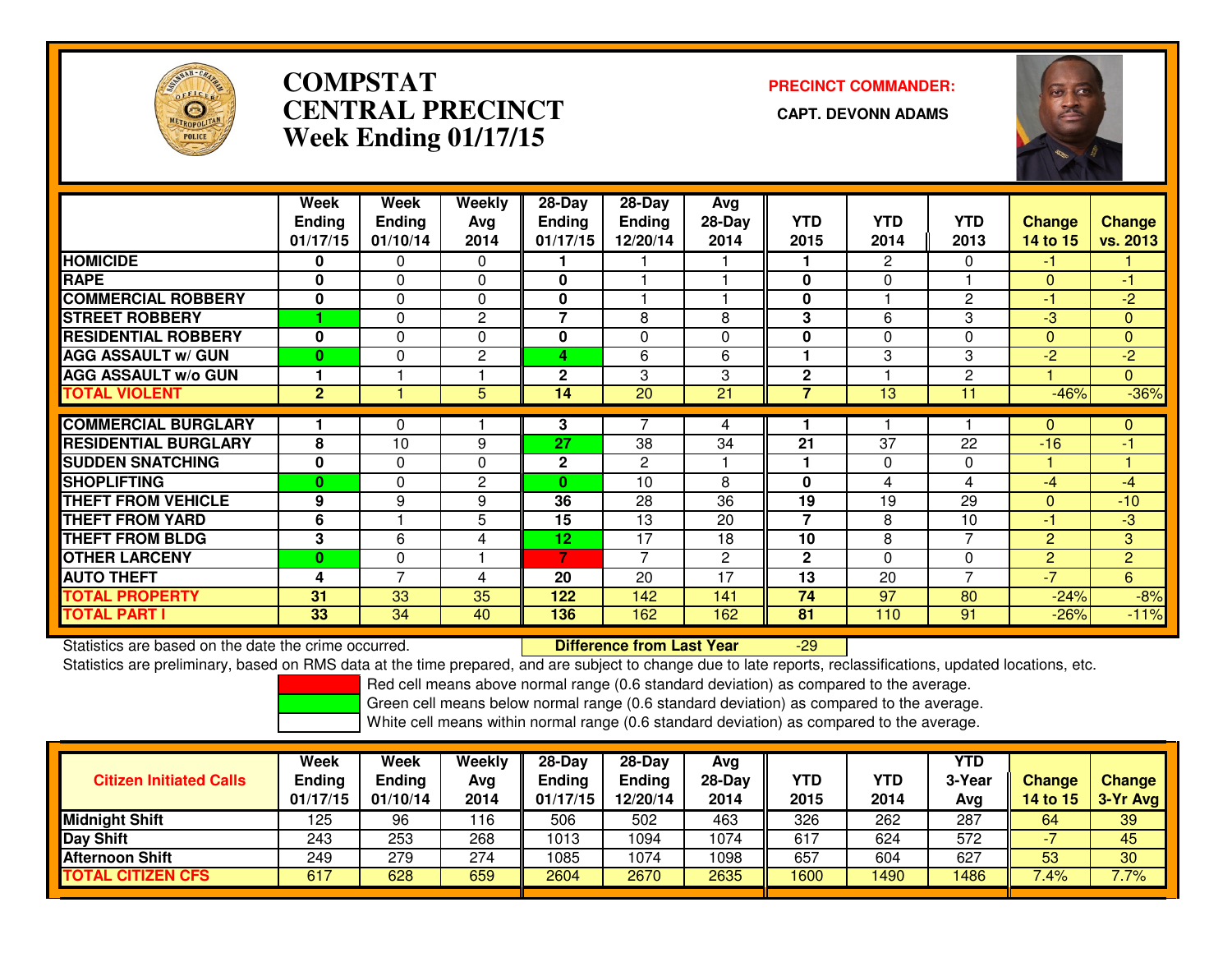

### **COMPSTAT PRECINCT COMMANDER: SOUTHSIDE PRECINCT CAPT. TERRY SHOOPWeek Ending 01/17/15**



|                             | Week<br><b>Ending</b><br>01/17/15 | Week<br><b>Ending</b><br>01/10/14 | Weekly<br>Avg<br>2014 | $28-Day$<br><b>Ending</b><br>01/17/15 | $28-Day$<br>Ending<br>12/20/14 | Avg<br>$28-Day$<br>2014 | <b>YTD</b><br>2015 | <b>YTD</b><br>2014 | <b>YTD</b><br>2013 | <b>Change</b><br><b>14 to 15</b> | <b>Change</b><br><b>vs. 2013</b> |
|-----------------------------|-----------------------------------|-----------------------------------|-----------------------|---------------------------------------|--------------------------------|-------------------------|--------------------|--------------------|--------------------|----------------------------------|----------------------------------|
| <b>HOMICIDE</b>             | $\mathbf{0}$                      | 0                                 | $\Omega$              | 0                                     | 0                              | 0                       | 0                  | $\Omega$           | $\Omega$           | $\Omega$                         | 0                                |
| <b>RAPE</b>                 | $\Omega$                          | 0                                 | 0                     | $\bf{0}$                              |                                |                         | 0                  |                    | $\Omega$           | -1                               | $\Omega$                         |
| <b>COMMERCIAL ROBBERY</b>   | $\bf{0}$                          | $\Omega$                          |                       |                                       | 5                              | 3                       | 0                  | 2                  |                    | $-2$                             | $-1$                             |
| <b>STREET ROBBERY</b>       | $\bf{0}$                          | 3                                 |                       | 4                                     | 0                              | 4                       | 3                  | 4                  | $\Omega$           | -1                               | 3                                |
| <b>RESIDENTIAL ROBBERY</b>  | $\mathbf{0}$                      | 0                                 | $\Omega$              |                                       | 3                              |                         | 0                  |                    | $\Omega$           | -1                               | $\Omega$                         |
| <b>AGG ASSAULT w/ GUN</b>   | $\mathbf 0$                       |                                   | 0                     | 2                                     |                                |                         |                    | 0                  |                    |                                  | $\mathbf{0}$                     |
| <b>AGG ASSAULT w/o GUN</b>  | $\bf{0}$                          |                                   | $\Omega$              | 3                                     | 5                              | $\overline{c}$          | $\mathbf{2}$       | 0                  | 2                  | $\overline{2}$                   | $\Omega$                         |
| <b>TOTAL VIOLENT</b>        | $\mathbf{0}$                      | 5                                 | 3                     | 11                                    | 15                             | 11                      | 6                  | 8                  | 4                  | $-25%$                           | 50%                              |
| <b>COMMERCIAL BURGLARY</b>  | 0                                 | 2                                 |                       | 5                                     | 4                              | 3                       | $\mathbf{2}$       |                    | 2                  |                                  | $\mathbf{0}$                     |
| <b>RESIDENTIAL BURGLARY</b> |                                   |                                   | 5                     | 21                                    | 12                             | 18                      | 14                 | $\overline{20}$    | 22                 | $-6$                             | $-8$                             |
|                             | 9                                 | 3                                 |                       |                                       |                                |                         |                    |                    |                    |                                  |                                  |
| <b>SUDDEN SNATCHING</b>     | $\bf{0}$                          | 0                                 | $\Omega$              | 0                                     | $\Omega$                       |                         | 0                  | 0                  | $\Omega$           | $\Omega$                         | $\mathbf{0}$                     |
| <b>SHOPLIFTING</b>          | 13                                | 12                                | 13                    | 60                                    | 60                             | 51                      | 32                 | 37                 | 21                 | $-5$                             | 11                               |
| <b>THEFT FROM VEHICLE</b>   | 10                                | 6                                 | 7                     | 26                                    | 17                             | 27                      | 18                 | 29                 | 48                 | $-11$                            | $-30$                            |
| <b>THEFT FROM YARD</b>      |                                   | $\overline{2}$                    | $\overline{2}$        | 5.                                    | 3                              | 9                       | 4                  | 4                  | 6                  | $\Omega$                         | $-2$                             |
| <b>THEFT FROM BLDG</b>      | 4                                 | 4                                 | 4                     | 17                                    | 16                             | 17                      | 9                  | 11                 | 9                  | $-2$                             | $\Omega$                         |
| <b>OTHER LARCENY</b>        | $\mathbf 0$                       |                                   |                       |                                       | $\mathbf{2}$                   | $\overline{c}$          |                    | $\mathbf{2}$       | $\Omega$           | -1                               |                                  |
| <b>AUTO THEFT</b>           | 4                                 |                                   | $\overline{c}$        | 10                                    | 13                             | 8                       | 5                  | 5                  | 5                  | $\overline{0}$                   | $\Omega$                         |
| <b>TOTAL PROPERTY</b>       | 41                                | 31                                | 34                    | 145                                   | 127                            | 136                     | 85                 | 109                | 113                | $-22%$                           | $-25%$                           |
| <b>TOTAL PART I</b>         | 41                                | 36                                | 37                    | 156                                   | 142                            | 148                     | 91                 | 117                | 117                | $-22%$                           | $-22%$                           |

Statistics are based on the date the crime occurred. **Difference from Last Year** 

Statistics are based on the date the crime occurred. **Externee the Luit of Lifterence from Last Year Theoren 1**<br>Statistics are preliminary, based on RMS data at the time prepared, and are subject to change due to late repo

Red cell means above normal range (0.6 standard deviation) as compared to the average.

Green cell means below normal range (0.6 standard deviation) as compared to the average.

| <b>Citizen Initiated Calls</b> | Week<br><b>Ending</b><br>01/17/15 | Week<br>Ending<br>01/10/14 | <b>Weekly</b><br>Avg<br>2014 | $28-Dav$<br><b>Ending</b><br>01/17/15 | $28 - Day$<br><b>Ending</b><br>12/20/14 | Ava<br>28-Dav<br>2014 | YTD<br>2015 | YTD<br>2014 | <b>YTD</b><br>3-Year<br>Avg | <b>Change</b><br>14 to 15 | <b>Change</b><br>$\sqrt{3-Yr}$ Avg |
|--------------------------------|-----------------------------------|----------------------------|------------------------------|---------------------------------------|-----------------------------------------|-----------------------|-------------|-------------|-----------------------------|---------------------------|------------------------------------|
| <b>Midnight Shift</b>          | 94                                | 87                         | 91                           | 400                                   | 352                                     | 363                   | 262         | 242         | 239                         | 20                        | 23                                 |
| <b>Day Shift</b>               | 282                               | 247                        | 259                          | 991                                   | 1050                                    | 1038                  | 622         | 588         | 572                         | 34                        | 50                                 |
| <b>Afternoon Shift</b>         | 273                               | 261                        | 259                          | 1074                                  | 1001                                    | 1034                  | 641         | 573         | 589                         | 68                        | 52                                 |
| <b>TOTAL CITIZEN CFS</b>       | 649                               | 595                        | 609                          | 2465                                  | 2403                                    | 2435                  | 525         | 1403        | 1399                        | 8.7%                      | 9.0%                               |